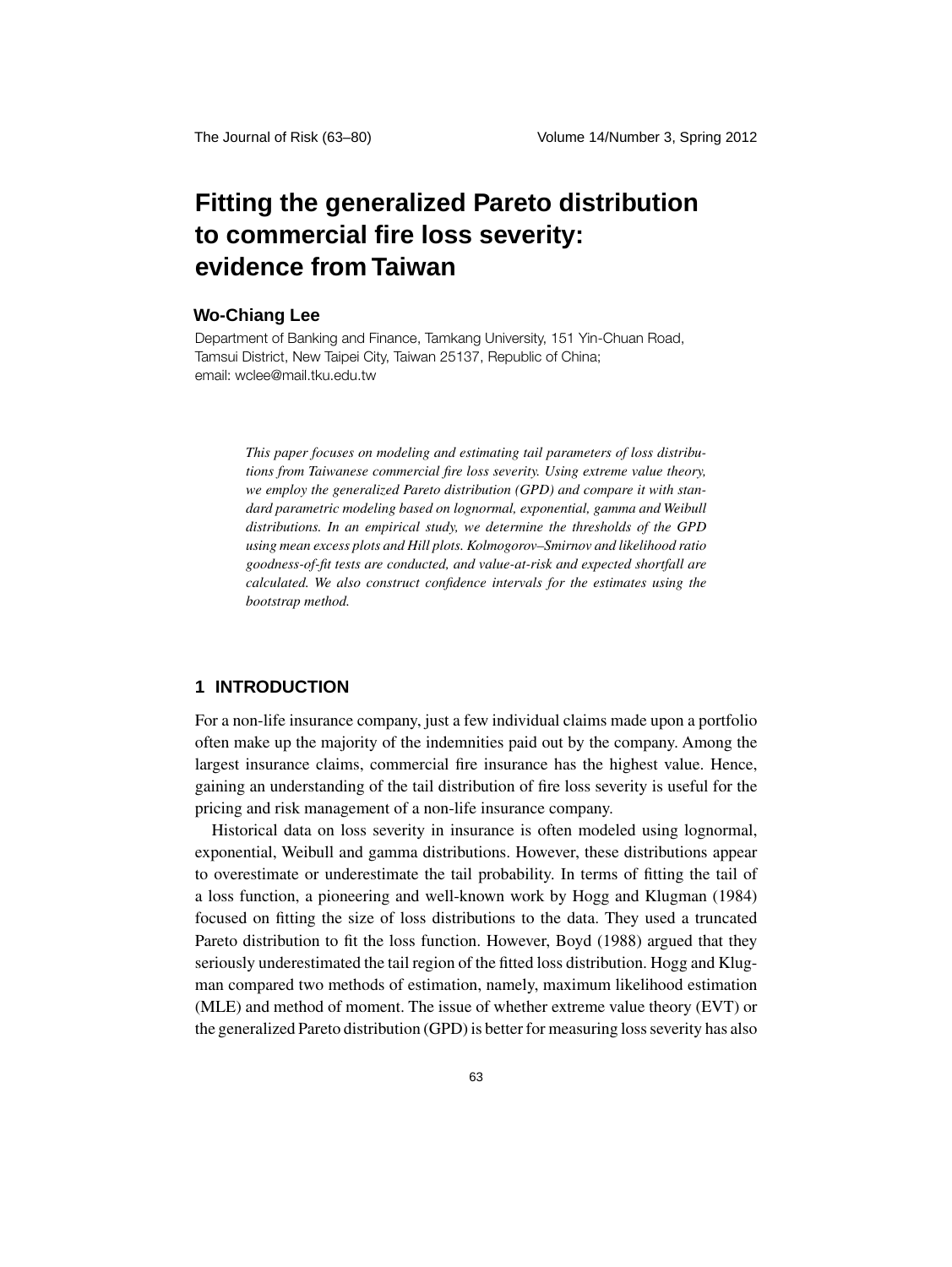been discussed extensively in the literature. Several early studies argued that EVT can provide a number of sensible approaches to this problem. Bassi *et al* (1998), McNeil (1997), Resnick (1997), McNeil and Saladin (1997) and Embrechts *et al* (1997, 1999) suggested that it was preferable to use a GPD in order to estimate the tail measure of loss data. Beirlant *et al* (2004) pointed out that insurance loss data usually exhibits heavy tails. They tested the method on a variety of simulated heavy-tailed distributions to show what kinds of thresholds are required and what sample sizes are necessary to give accurate estimates of quantiles. Therefore, it is the key to many risk management problems related to insurance, reinsurance and finance, as shown by Embrechts *et al* (1999).

Furthermore, many early researchers experimented with operational loss data on insurance. Beirlant and Teugels (1992) modeled large claims in non-life insurance using an extreme value model. Zajdenweber (1996) used extreme values in business interruption insurance. Rootzen and Tajvidi (2000) used extreme value statistics to fit wind-storm losses. Moscadelli (2004) showed that the tails of loss distribution functions are, in the first approximation, of heavy-tailed Pareto type. Patrick *et al* (2004) examined the empirical regularities in operational loss data and found that loss data by event type is quite similar across institutions. Nešlehová *et al* (2006) used EVT and the overall quantitative risk management consequences of extremely heavy-tailed data. Chava *et al* (2008) focused on modeling and predicting the loss distribution for credit-risky assets such as bonds or loans. They also analyzed the dependence between the default probabilities and recovery rates and showed that they are negatively correlated. Dahen *et al* (2010) analyzed US bank data and showed that US banks could suffer, on average, more than four major losses a year. They also used the extreme distribution to fit the operational losses and estimated annual insurance premiums. Lee and Fang (2010) focused on modeling and estimating the tail parameters of Taiwan's commercial bank operation loss severity. They also measured the capital for operational risk.

In an early work on fire loss, Mandelbrot (1964) used the random walks concept and some tail distributions to model and discuss fire damage and related phenomena. To measure the loss severity of commercial fire insurance loss, we attempt to answer the following questions. Which techniques fit the loss data statistically and also result in meaningful capital estimates? Are there models that can be considered to be appropriate loss risk measures? How well does the method accommodate a wide variety of empirical loss data?

For the purposes of our empirical study, we measure commercial fire insurance loss using a data-driven loss distribution approach (LDA). By estimating commercial fire loss insurance risk on business-line and event-type levels, we are able to present the estimates in a more balanced fashion. The LDA framework has three essential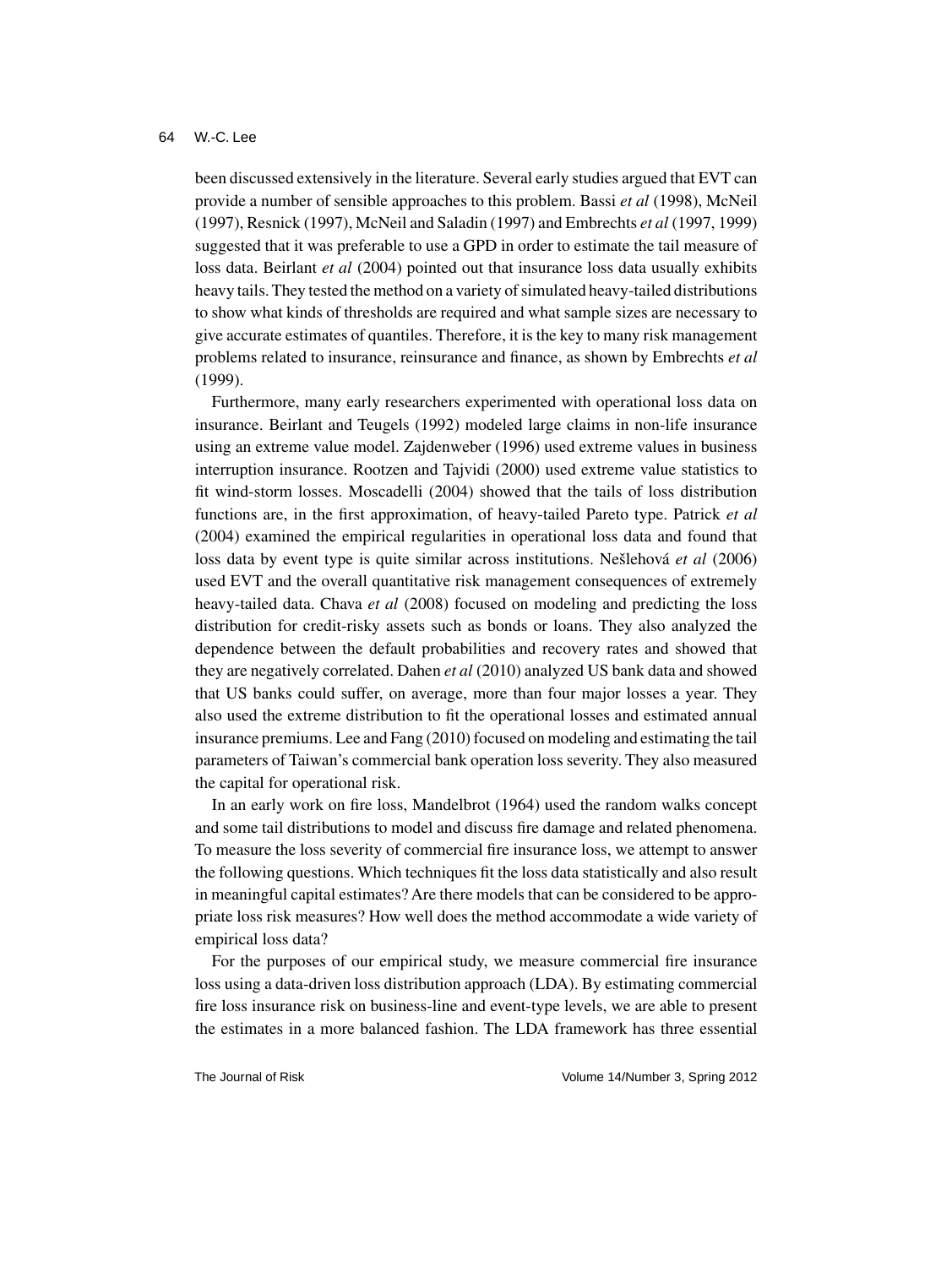components: a distribution of the annual number of losses, a distribution of the dollar amount of loss severity and an aggregate loss distribution that combines the two. Strictly speaking, we utilize EVT to analyze the tail behavior of commercial fire insurance loss. The results may help non-life insurance companies to manage their risk. For the purposes of comparison, we consider the following one- and two-parameter distributions to model the loss severity: lognormal, exponential, gamma and Weibull. These were chosen due to their simplicity and applicability to other areas of economics and finance. Distributions such as the exponential, Weibull and gamma are unlikely to fit heavy-tailed data, but provide a nice comparison to heavier-tailed distributions such as the GPD and generalized extreme value (GEV) distribution.

We succeeded fitting the GPD using exceedingly high thresholds of  $5.969 \times 10^5$ ,  $5.185 \times 10^6$  and  $2.376 \times 10^7$ . We show that the GPD can be fitted to commercial fire insurance loss severity. When the loss data exceeds high thresholds, the GPD is a useful method for estimating the tails of loss severity distributions. This means that the GPD is a theoretically well-supported technique for fitting a parametric distribution to the tail of an unknown underlying distribution.

The remainder of the paper is organized as follows. Section 2 introduces EVT and goodness of fit. Section 3 gives some empirical results and analysis. Section 4 gives a few concluding remarks and ideas for future work.

## **2 EXTREME VALUE THEORY**

We now proceed to use EVT to estimate the tail of a loss severity distribution. Extreme event risk is present in all areas of risk management. Whether we are concerned with market, credit, operational or insurance risk, one of the greatest challenges for a risk manager is to implement risk management models that allow for rare but damaging events and permit the measurement of their consequences.

The oldest group of extreme value models is block maxima models. These are models for the largest observations collected from large samples of identically distributed observations. The asymptotic distribution of a series of maxima is modeled, and under certain conditions the distribution of the standardized maximum of the series is shown to converge to the Gumbel, Frechet or Weibull distribution. The GEV distribution is a standard form of these three distributions.

The GPD was developed as a distribution for modeling tails of a wide variety of distributions. Suppose that  $F(x)$  is the cumulative distribution function for a random variable x and that threshold  $\mu$  is a value of x on the right tail of the distribution. The probability that x lies between u and  $u + y$ ,  $y > 0$ , is  $F(u + y) - F(u)$ . The probability of x being greater than u is  $1 - F(u)$ . Define  $F_u(y)$  as the probability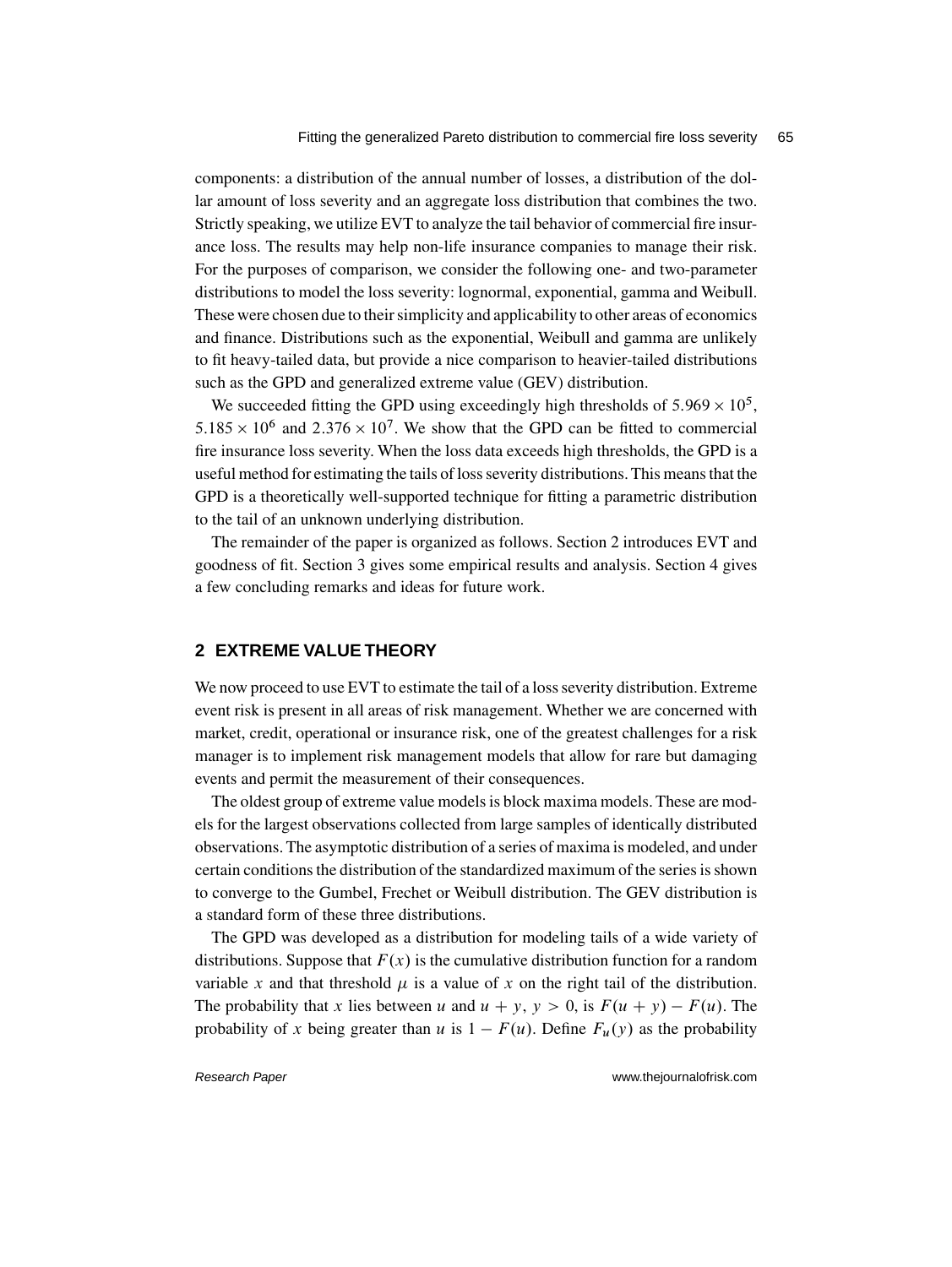that x is between u and  $u + y$ , conditional on  $x > u$ . We have:

$$
F_u(y) = \Pr\{x - u \le y \mid x > u\} = \frac{F(u + y) - F(u)}{1 - F(u)} \tag{2.1}
$$

Once the threshold is estimated, the conditional distribution  $F_u$  converges to the GPD. We can find a limit  $F_u(y) \approx G_{\xi,\sigma(u)}(y)$  as  $u \to \infty$  (Pickands (1975) and Balkema and de Haan (1974)):

$$
G_{\xi,\sigma(u)}(y) = \begin{cases} 1 - \left(1 + \xi \frac{y}{\sigma}\right)^{-1/\xi} & \text{if } \xi \neq 0\\ 1 - e^{-y/\sigma} & \text{if } \xi = 0 \end{cases}
$$
(2.2)

where  $\xi$  is the shape parameter and determines the heaviness of the tail of the distribution, and  $\sigma$  is a scale parameter. When  $\xi = 0$ , the random variable x has a standard exponential distribution. As the tails of the distribution become heavier (or longer tailed), the value of  $\xi$  increases. The parameters can be estimated using MLE (for a more detailed description of the model, see Neftci (2000)).

One of the most difficult problems in the practical application of EVT is choosing the appropriate threshold for where the tail begins. The most widely used methods for exploring the data are graphical methods, ie, quantile–quantile (Q–Q) plots, Hill plots and the distribution of mean excess. These methods involve creating several plots of the data and using heuristics to choose the appropriate threshold.

In EVT and its applications, the Q–Q plot is typically plotted against the exponential distribution to measure the fat-tailedness of a distribution (eg, an exponential distribution with a medium-sized tail). If the data is taken from an exponential distribution, the points on the graph would lie along a straight line. If the graph is concave, this indicates a fat-tailed distribution, whereas a convex shape is an indication of a short-tailed distribution. In addition, if the Q–Q plot deviates significantly from a straight line, then either the estimate of the shape parameter is inaccurate or the model selection is untenable.

Selecting an appropriate threshold is a critical problem with the peaks-overthreshold method. There are two graphical tools used to choose the threshold: the Hill plot and mean excess plot. The Hill plot displays an estimate of  $\xi$  for different exceedance levels and is the maximum likelihood estimator for a GPD. Hill (1975) proposed the following estimator for  $\xi$ . The Hill estimator is the maximum likelihood estimator for a GPD since the extreme distribution converges to a GPD over a high threshold  $u$ .

Let  $x_1 > \cdots > x_n$  be the ordered statistics of independent and identically distributed random variables. We set  $k < n$  and define the Hill estimator of the tail index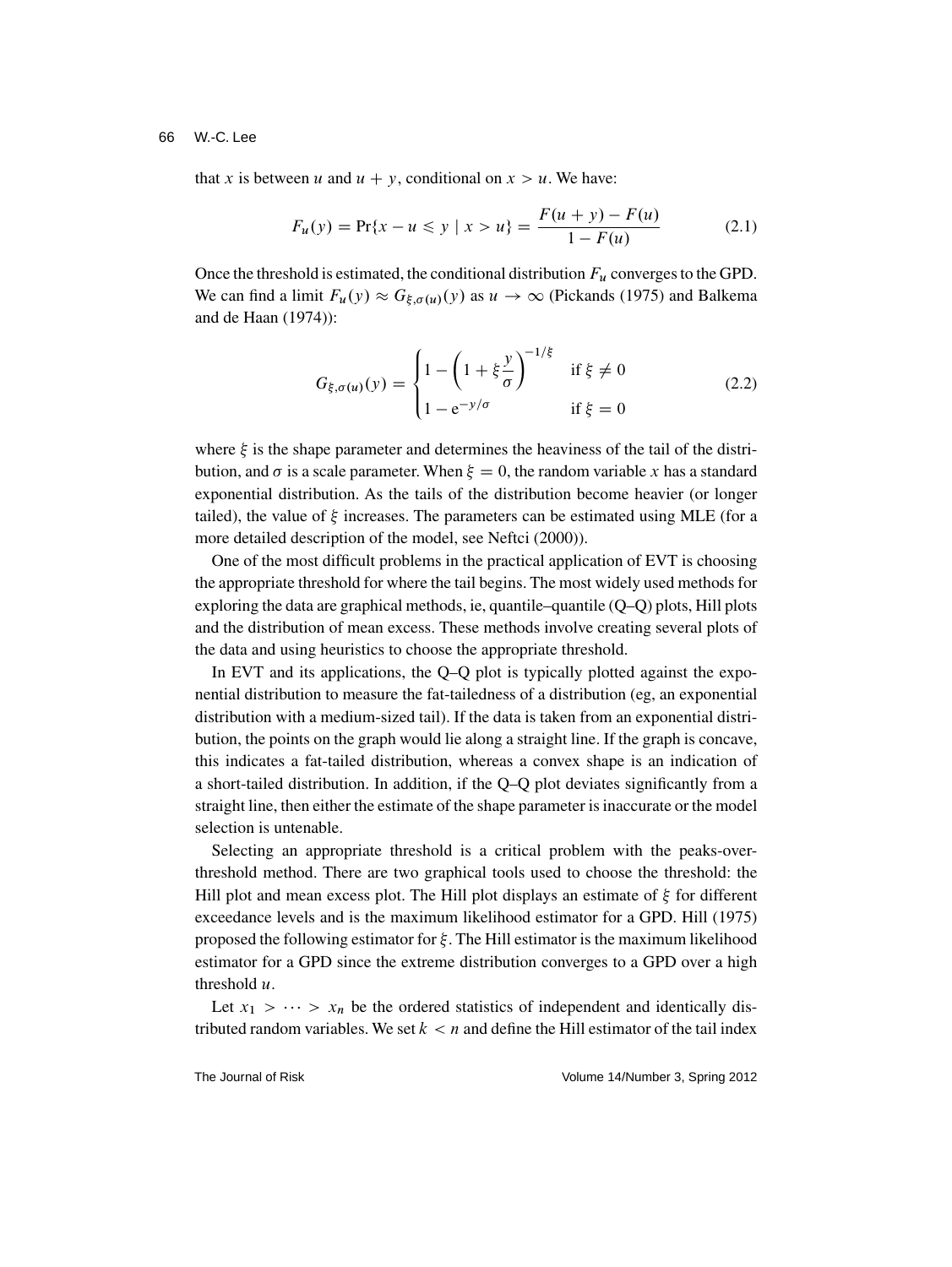$1/\xi$  based on upper-order statistics as:

$$
H_{k,n} = \frac{1}{k} \sum_{i=1}^{k} \ln \left( \frac{x_{i,n}}{x_{k+1,n}} \right)
$$
  
\n
$$
\xi \cong H_{k,n}^{-1} \quad \text{when } n \to \infty, \ k/n \to 0
$$
\n(2.3)

The number of upper-order statistics used in the estimation is  $k + 1$  and n is the sample size.<sup>1</sup> A Hill plot is constructed such that the estimated  $\xi$  is plotted as a function either of  $k$  upper-order statistics or of the threshold. More precisely, the Hill graph is defined by the set of points, and hopefully the graph is stable so that a value of  $\xi$  can be chosen. The Hill plot also helps us to choose the data threshold and the parameter value. The parameter should be chosen where the plot looks stable:

$$
\{(k, H_{k,n}^{-1}), 1 \le k \le n\}
$$
\n(2.4)

The mean excess plot introduced by Davidson and Smith (1990) graphs the conditional mean of the data above different thresholds. The sample mean excess function (MEF) is defined as:

$$
e_{n_u}(u) = \frac{\sum_{i=1}^{n_u} (x_i - u)}{\sum_{i=1}^{n_u} I_{u(x_i > u)}}
$$
(2.5)

where  $I = 1$  if  $\xi > u$ , and 0 otherwise, and where  $n_u$  denotes the number of data points that exceed the threshold  $u$ . The MEF is the sum of the excesses over the threshold u divided by  $n_{\mathbf{u}}$ . It is an estimate of the MEF that describes the expected overshoot of a threshold once an exceedance occurs. If the empirical MEF has a positive gradient above a certain threshold  $u$ , it is an indication that the data follows the GPD with a positive shape parameter  $\xi$ . On the other hand, exponentially distributed data would show a horizontal MEF, while short-tailed data would have a negatively sloped line.

Following Equation (2.2), the probability that  $x > u + y$  conditional on  $x > u$  is  $1 - G_{\xi,\sigma(u)}(y)$ , while the probability that  $x > u$  is  $1 - F(u)$ , and the unconditional probability that  $x > u + y$  is therefore:

$$
F(x > u + y) = [1 - F(u)][1 - G_{\xi, \sigma, u}(y)] \tag{2.6}
$$

If *n* is the total number of observations, an estimate of  $1 - F(u)$  calculated from the empirical data is  $n_u/n$ . The unconditional probability that  $x > u + y$  is therefore:

$$
\frac{n_u}{n}[1 - G_{\xi,\sigma}(y)] = \frac{n_u}{n}\left(1 + \hat{\xi}\frac{y}{\sigma}\right)^{-1/\hat{\xi}}
$$
(2.7)

<sup>1</sup> Beirlant *et al* (1996) proposed estimating the optimal k from the minimum value of the sequence of weighted mean square error expressions.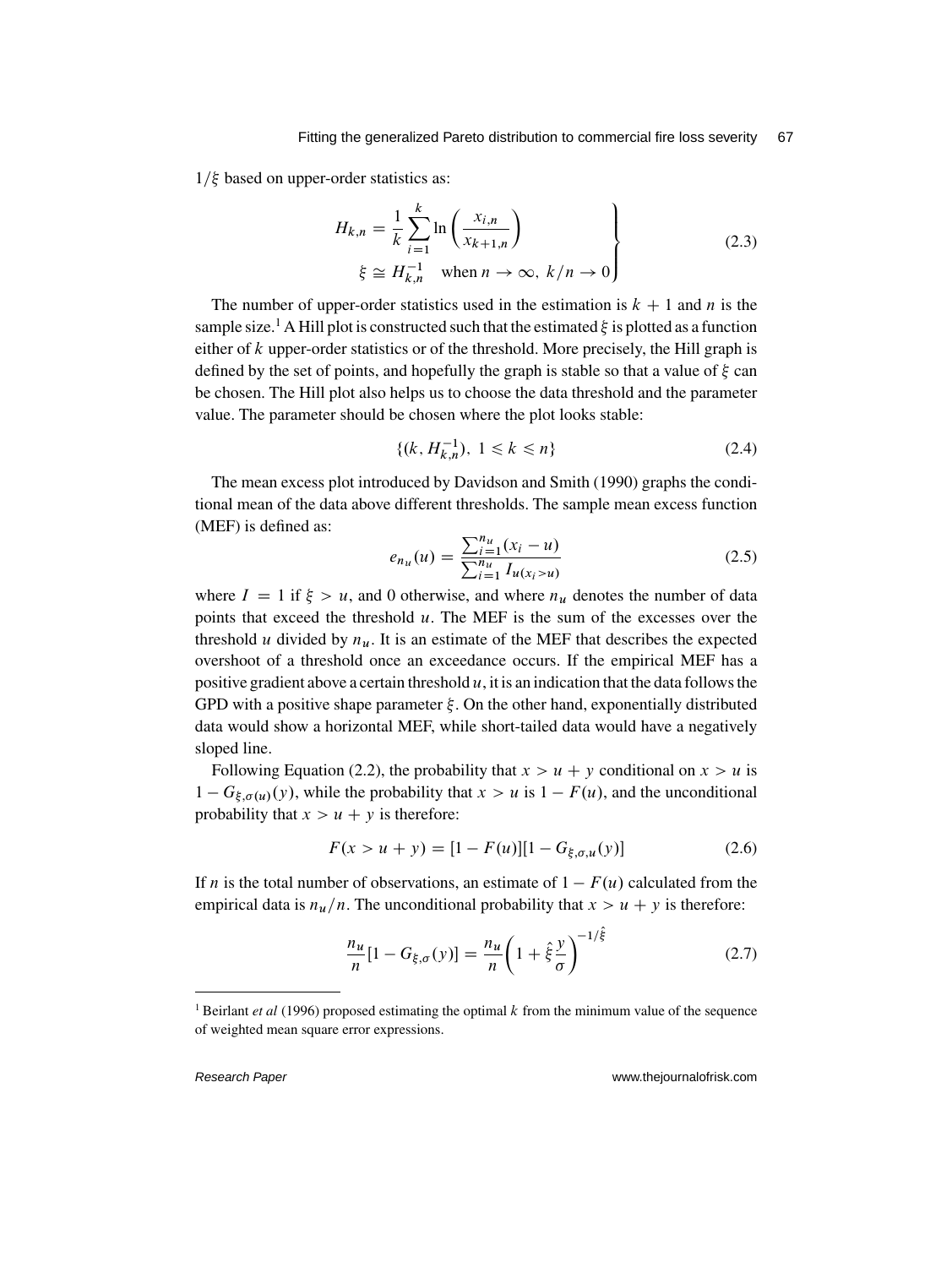which means that our estimator of the tail for the cumulative probability distribution is:

$$
F(x) = 1 - \frac{n_u}{n} \left( 1 + \hat{\xi} \frac{x - u}{\sigma} \right)^{-1/\hat{\xi}}
$$
 (2.8)

To calculate value-at-risk (VaR) with a confidence level  $q$  it is necessary to solve the equation:

$$
F(\text{VaR}) = q
$$

From Equation (2.8), we have:

$$
q = 1 - \frac{n_u}{n} \left( 1 + \hat{\xi} \frac{\text{VaR} - u}{\sigma} \right)^{-1/\hat{\xi}}
$$
\n(2.9)

The VaR is therefore:

$$
\text{VaR} = u + \frac{\sigma}{\xi} \left( \left( \frac{n}{n_u} (1 - q) \right)^{-\xi} - 1 \right) \tag{2.10}
$$

Expected shortfall (ES) is a concept used in finance and, more specifically, in the field of financial risk measurement to evaluate the market risk of a portfolio. It is an alternative to VaR. The expected shortfall at the  $p\%$  level is the expected return on the portfolio in the worst  $p\%$  of the cases. For example, ES $(0.05)$  is the expectation of the worst 5 out of 100 events. Expected shortfall is also called conditional value-at-risk and expected tail loss.

In our case, we define the excess shortfall as the expected loss size, given that VaR is exceeded:

$$
ES_q = E(L \mid L > VaR_q)
$$
\n(2.11)

where  $q(= 1 - p)$  is the confidence level. Furthermore, we obtain the following ES estimator:

$$
ES_q = \frac{VaR_q}{1 - \xi} + \frac{\sigma - \xi u}{1 - \xi}
$$
\n(2.12)

One can attempt to fit any particular parametric distribution to data; however, only certain distributions will have a good fit. There are two ways of assessing this goodness of fit: either by using graphical methods or by using formal statistical goodness-of-fit tests. The former method (a Q–Q plot or a normalized probability–probability (P–P) plot, for example) helps an individual to determine whether a fit is very poor, but may not reveal whether a fit is good in the formal sense of statistical fit. Examples of the latter method are the Kolmogorov–Smirnov (KS) test or the likelihood ratio (LR) test. The Q–Q plot depicts the match or mismatch between the observed values in the data and the estimated value given by the hypothesized fitted distribution. The KS test is a nonparametric supremum test based on the empirical cumulative distribution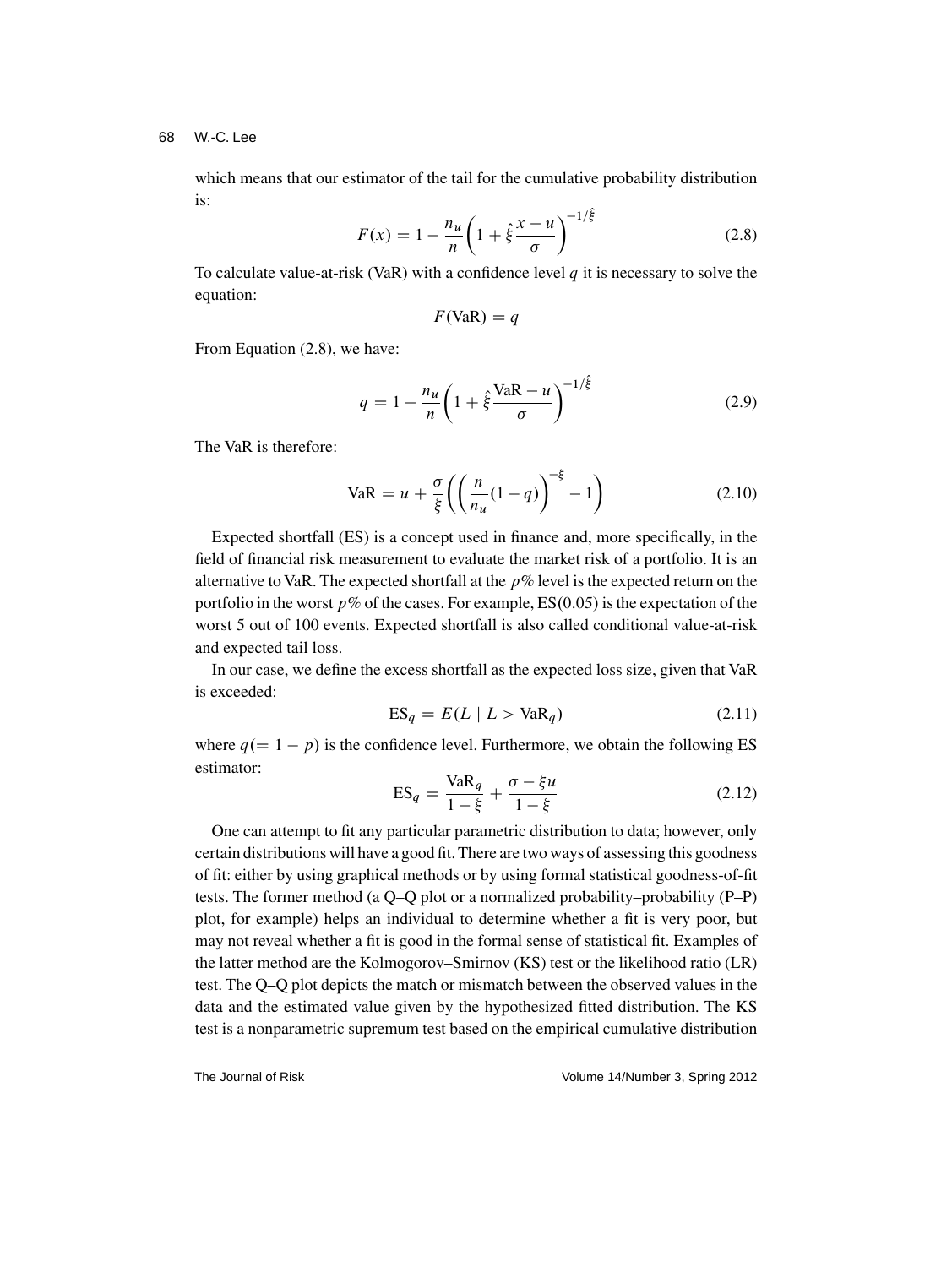| Range of loss<br>amount (NT\$) | Number of<br>loss events | <b>Percentage</b><br>(%) | Sum of loss<br>amount (NT\$) | Percentage<br>(%) |
|--------------------------------|--------------------------|--------------------------|------------------------------|-------------------|
| $0 - 100000$                   | 2618                     | 62.90                    | 74 154 281                   | 0.63              |
| 100 001-200 000                | 387                      | 9.29                     | 54611060                     | 0.46              |
| 200 001-500 000                | 401                      | 9.64                     | 127755196                    | 1.08              |
| 500 001-1 000 000              | 198                      | 4.75                     | 143612390                    | 1.21              |
| 1 000 001-5 000 000            | 335                      | 8.05                     | 779 265 293                  | 6.57              |
| 5 000 001-10 000 000           | 75                       | 1.81                     | 543 222 505                  | 4.58              |
| $\geq 10000001$                | 148                      | 3.56                     | 10134086981                  | 85.47             |
| Total                          | 4162                     | 100                      | 11856707706                  | 100               |

**TABLE 1** Frequencies of commercial fire loss.

function. The LR test is based on exceedances over a threshold u or on the  $k + 1$ largest-order statistics. In the GPD model, we test H<sub>0</sub> ( $\xi = 0$ ) against H<sub>1</sub> ( $\xi \neq 0$ ), with unknown scale parameters  $\sigma > 0$ .

## **3 EMPIRICAL RESULTS AND ANALYSIS**

There are 4612 observations in the data set.All commercial fire insurance loss data sets used in this study were obtained from a non-life insurance company in Taiwan. The data is made up of five years' worth of fire losses. Table 1 reports the frequency and percentage of loss events. The last two columns represent the sum and percentage of loss amounts. The data shows that most loss events have a value of less than NT\$100 000 (New Taiwan dollars), whereas, for loss amounts, the figure is above NT\$10 000 000, with a percentage of 85.47%.

The empirical distribution in part (a) of Figure 1 on the next page summarizes the cumulated distribution function on a log–log plot of the loss data set. We can ascertain the threshold of the tail distribution with a phenomenological analysis of the figure. For example, for values over 10 (on a log scale), the cumulated probability is near to 1. Part (b) of Figure 1 on the next page shows a scatter plot of loss data. The series indicates that there are several particularly large assessments of loss over NT\$1 million. The figure also shows us that the skewness of a loss set lacks symmetry, and positive values for skewness in Table 2 on the next page indicate that data that is skewed to the right (skewness coefficient of 23.113). Right-skewedness means that the right tail is long relative to the left tail. In addition, kurtosis is a measure of whether the data is peaked or flat relative to a normal distribution. The loss data sets with high kurtosis tend to have a distinct peak near the mean, decline rather rapidly and have heavy tails.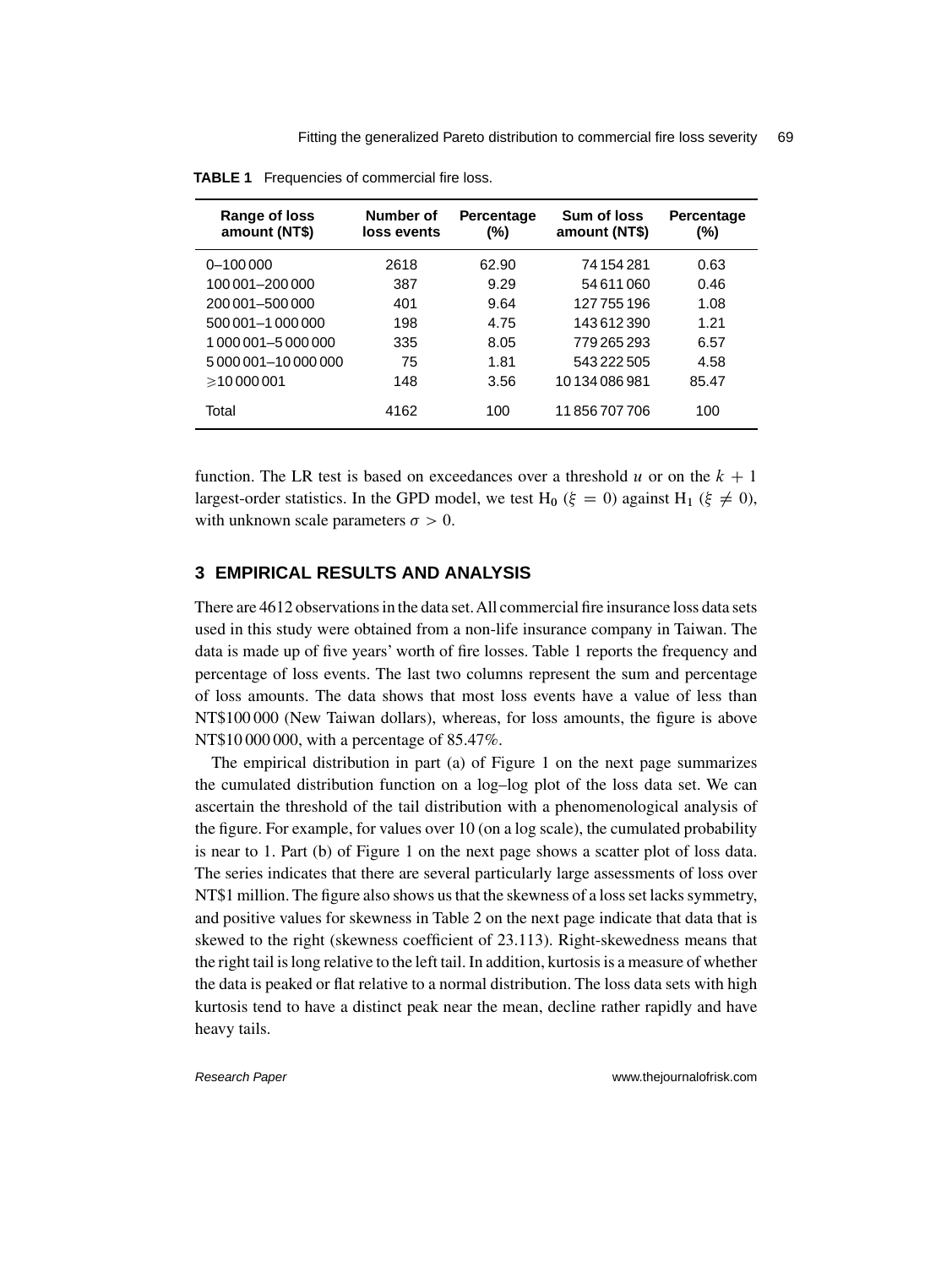

**FIGURE 1** (a) Empirical distribution of fire loss data and (b) scatter plot of fire loss amount.

#### **TABLE 2** Summary statistics.

| Mean | <b>Standard</b>               |        |     |                     | Number of<br>deviation Kurtosis Skewness Minimum Maximum observations |
|------|-------------------------------|--------|-----|---------------------|-----------------------------------------------------------------------|
|      | 284 800 51 28 623 111 664 794 | 23.113 | 199 | $1.056\times10^{9}$ | 4162                                                                  |

Values in New Taiwan dollars.

The Journal of Risk The Source 2012 Colume 14/Number 3, Spring 2012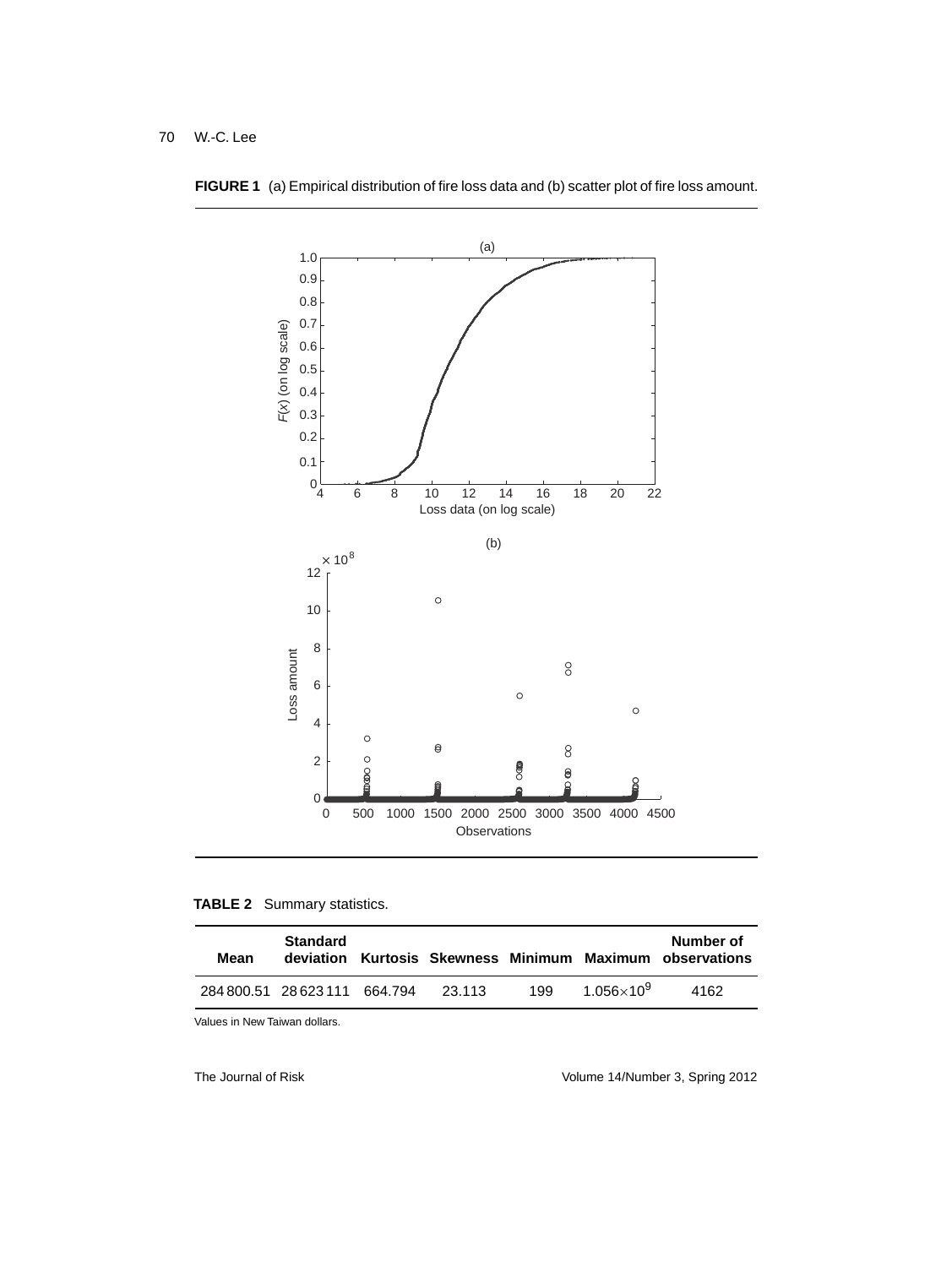

**FIGURE 2** Probability density function plots of loss amounts.

It is practically impossible to experiment with every possible parametric distribution that we know of. An alternative way of conducting such an exhaustive search could be to fit general class distributions to the loss data in the hope that the distributions will be flexible enough to conform to the underlying data in a reasonable way. For the

<sup>(</sup>a) Lognormal. (b) Exponential. (c) Gamma. (d) Weibull. (e) GPD. (f) GEV.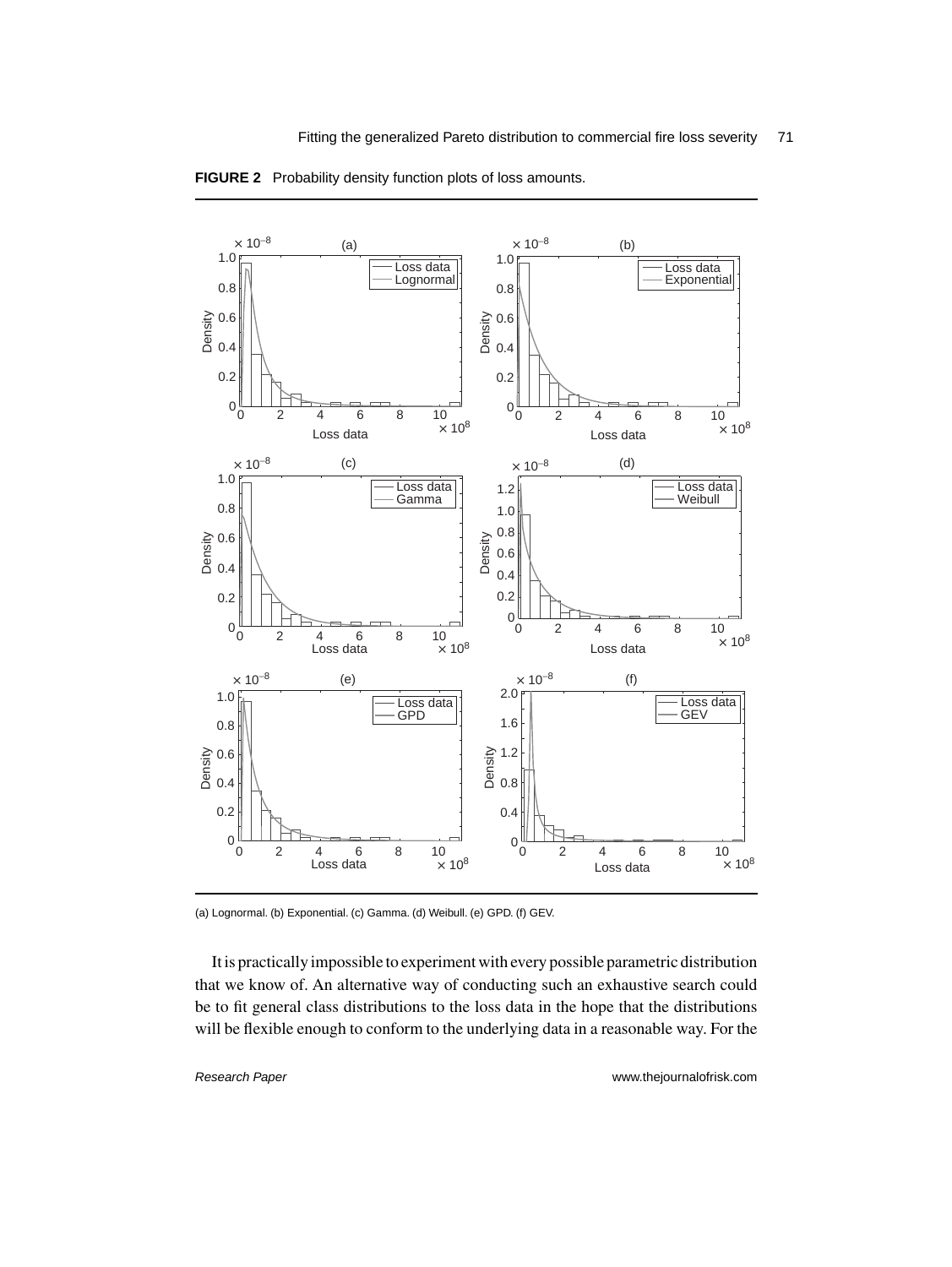|                     |                      | (a)                        |                                |
|---------------------|----------------------|----------------------------|--------------------------------|
| <b>Distribution</b> | Lognormal            | <b>Exponential</b>         | Gamma                          |
| Loglikelihood       | $-55913.3$           | $-66019.3$                 | $-58236$                       |
| Parameter 1         | $\mu = 11.2174$      | $\mu = 2.8488 \times 10^6$ | $\xi = 0.20164$                |
| Parameter 2         | $\sigma = 2.22117$   |                            | $\sigma = 1.41281 \times 10^7$ |
|                     |                      | (b)                        |                                |
| <b>Distribution</b> | Weibull              | <b>GPD</b>                 | <b>GEV</b>                     |
| Loglikelihood       | $-56766.8$           | $-55690$                   | $-55607.6$                     |
| Parameter 1         | $\xi = 245204$       | $\xi = 1.77364$            | $\xi = 1.68294$                |
| Parameter 2         | $\lambda = 0.379161$ | $\sigma = 40406.7$         | $\sigma = 48620.7$             |
| Parameter 3         | $\mu = 0$            | $\mu = 569600$             | $\mu = 569506$                 |

| <b>TABLE 3</b> Parametric estimations for fitted functions. |  |  |  |
|-------------------------------------------------------------|--|--|--|
|                                                             |  |  |  |

purposes of comparison, we have used lognormal, exponential, Weibull and gamma distributions as a benchmark.

We then fit the probability density function (PDF) plot of the above distributions. Figure 2 on the preceding page shows the poor fit of the exponential, gamma, Weibull and GEV distributions, and shows that other distributions fit the loss data much better, especially the GPD distribution.

Table 3 lists the parametric estimations for fitted functions. The goodness-of-fit loglikelihood value shows that the GEV model is highest, followed by the GPD model, lognormal, Weibull and gamma functions. The exponential function has the lowest value. However, the estimation of the GPD model depends on the choice of threshold. In the following section we discuss the parameter estimation of the GPD further.

We use the GPD model to evaluate the VaR of fire loss severity. The first step is to select the threshold. The MEF plots the sample mean excesses against thresholds. In Figure 3 on the facing page we can see that the mean excess of the fire loss data against threshold values shows an upward sloping MEF. The plot indicates a heavy tail in the sample distribution. At the upward sloping point, we find three segments (for example, in the first segment, the threshold value is almost equal to  $5.969 \times 10^5$ ). The other two threshold values are  $5.185 \times 10^6$  and  $2.376 \times 10^7$ .

The Hill plot in Figure 4 on the facing page displays an estimate of  $\xi$  for different exceedances; a threshold is selected from the plot where the shape parameter  $\xi$  is fairly stable. The number of upper-order statistics or thresholds can be restricted in order to investigate the stable part of the Hill plot. Figure 5 on page 74 plots the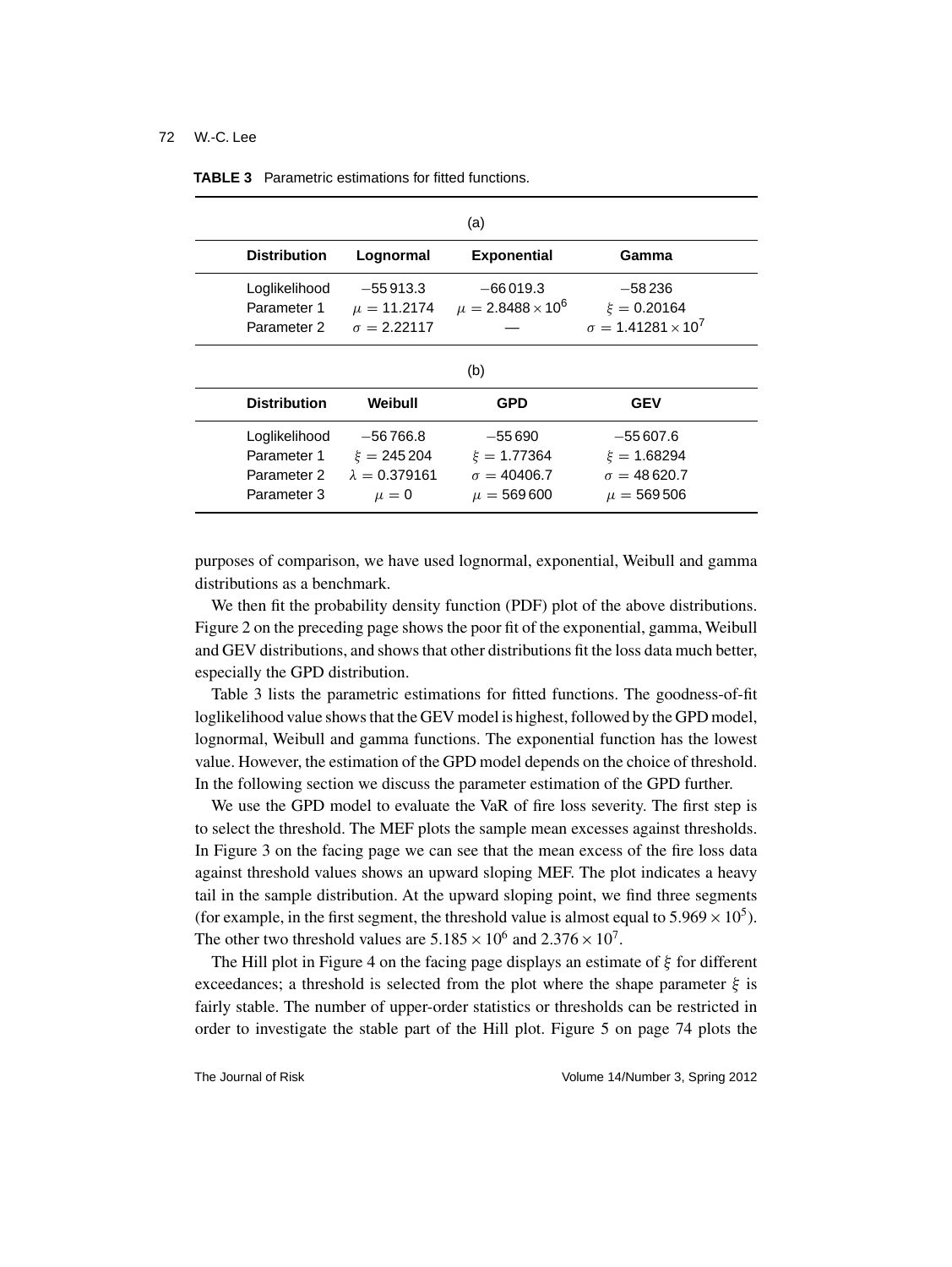

**FIGURE 3** The mean excess function of loss amount.

**FIGURE 4** The Hill plot of the loss amount.

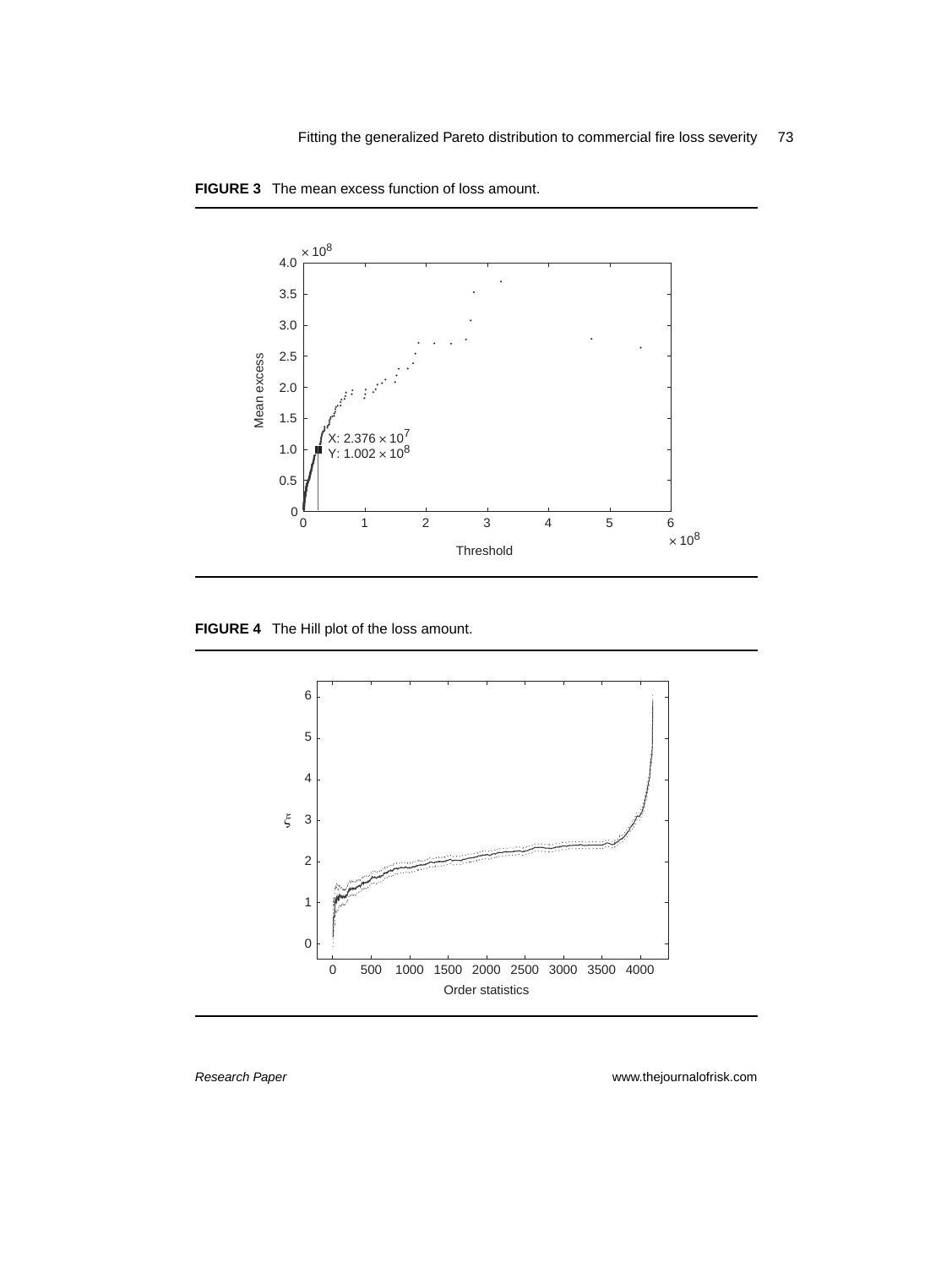

**FIGURE 5** Cumulative density function of the estimated GPD model and the loss data over thresholds. [Figure continues on next page.]

(a) Threshold =  $5.969 \times 10^5$ . (b) Threshold =  $5.185 \times 10^6$ .

cumulative density function of the estimated GPD model and the loss data over three thresholds. We find that the GPD model also fits reasonably well.

Table 4 on the facing page reports some estimate results for the GPD model. For example, when the threshold is set to  $5.969 \times 10^5$ , the number of exceedances is 706. We also calculate the VaR and ES at the 95%, 97.5% and 99% confidence levels using Equations (2.9) and (2.11). The results are also shown in Table 4 on the facing page.

The Journal of Risk Volume 14/Number 3, Spring 2012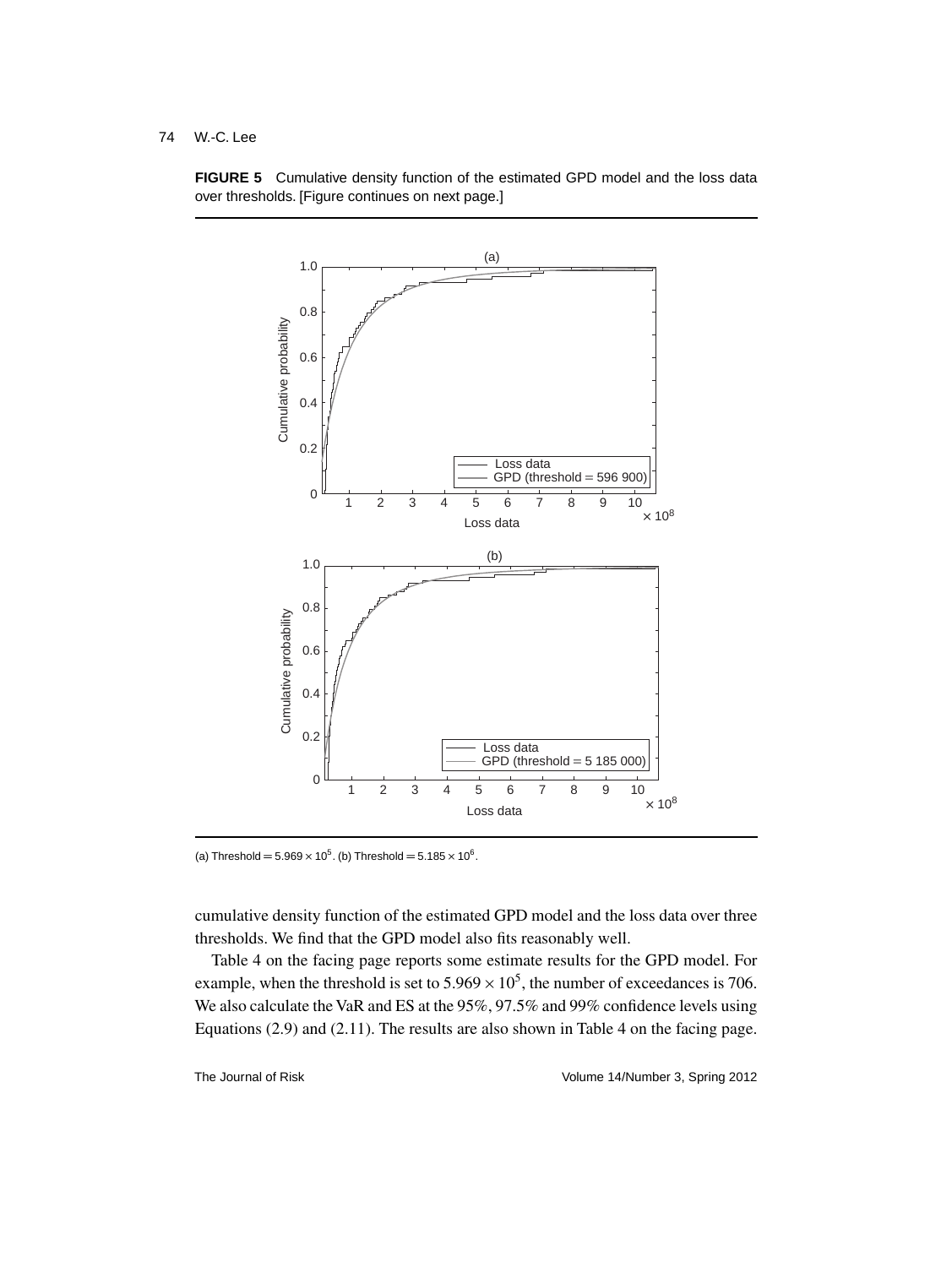



(c) Threshold =  $2.376 \times 10^7$ .

|                            |                                                  | $N_{\boldsymbol{u}}$                                      |                                                |
|----------------------------|--------------------------------------------------|-----------------------------------------------------------|------------------------------------------------|
|                            | 706                                              | 216                                                       | 74                                             |
| Threshold                  | 5.969 $\times$ 10 <sup>5</sup>                   | 5.185 $\times$ 10 <sup>6</sup>                            | $2.376 \times 10^{7}$                          |
| $\sigma$ scaling parameter | $1.5892 \times 10^{6}$<br>$(1.3256 \times 10^5)$ | 9.9444 $\times$ 10 <sup>6</sup><br>$(1.3048 \times 10^6)$ | $2.7023 \times 10^7$<br>$(7.2302 \times 10^6)$ |
| $\xi$ shape parameter      | 1.2947<br>(0.0890)                               | 0.9581<br>(0.1298)                                        | 1.0160<br>(0.2684)                             |
| VaR (95%)                  | 5.3383 $\times$ 10 <sup>6</sup>                  | $5.5622 \times 10^{6}$                                    | 6.4654 $\times$ 10 <sup>6</sup>                |
| VaR (97.5%)                | $1.4013 \times 10^{7}$                           | $1.5703 \times 10^{7}$                                    | $1.5976 \times 10^{7}$                         |
| VaR (99%)                  | $4.7326 \times 10^7$                             | $4.5081 \times 10^{7}$                                    | $4.4890 \times 10^7$                           |
| ES (95%)                   | $2.0885 \times 10^7$                             | $2.5152 \times 10^8$                                      | $5.8426 \times 10^{8}$                         |
| ES (97.5%)                 | $5.0320 \times 10^{7}$                           | $4.9355 \times 10^8$                                      | $1.1787 \times 10^{9}$                         |
| ES (99%)                   | $1.6336 \times 10^8$                             | 1.1947 $\times$ 10 <sup>9</sup>                           | $2.9858 \times 10^{9}$                         |

#### **TABLE 4** VaR and ES of the GPD.

Figures in parentheses are standard deviation.  $N_u$  denotes the number of exceedances. VaR (95%), VaR (97.5%) and VaR (99%) denotes the value-at-risk at the 95%, 97.5% and 99% confidence levels, respectively. ES (95%) denotes the expected shortfall at the 95% level, and so on.

Table 5 on the next page presents results for the goodness of fit for the GPD model. The fact that The KS test does not reject  $H_0$  at the 5% significance level means that the loss data has a GPD distribution. The P-value of the LR test is smaller than all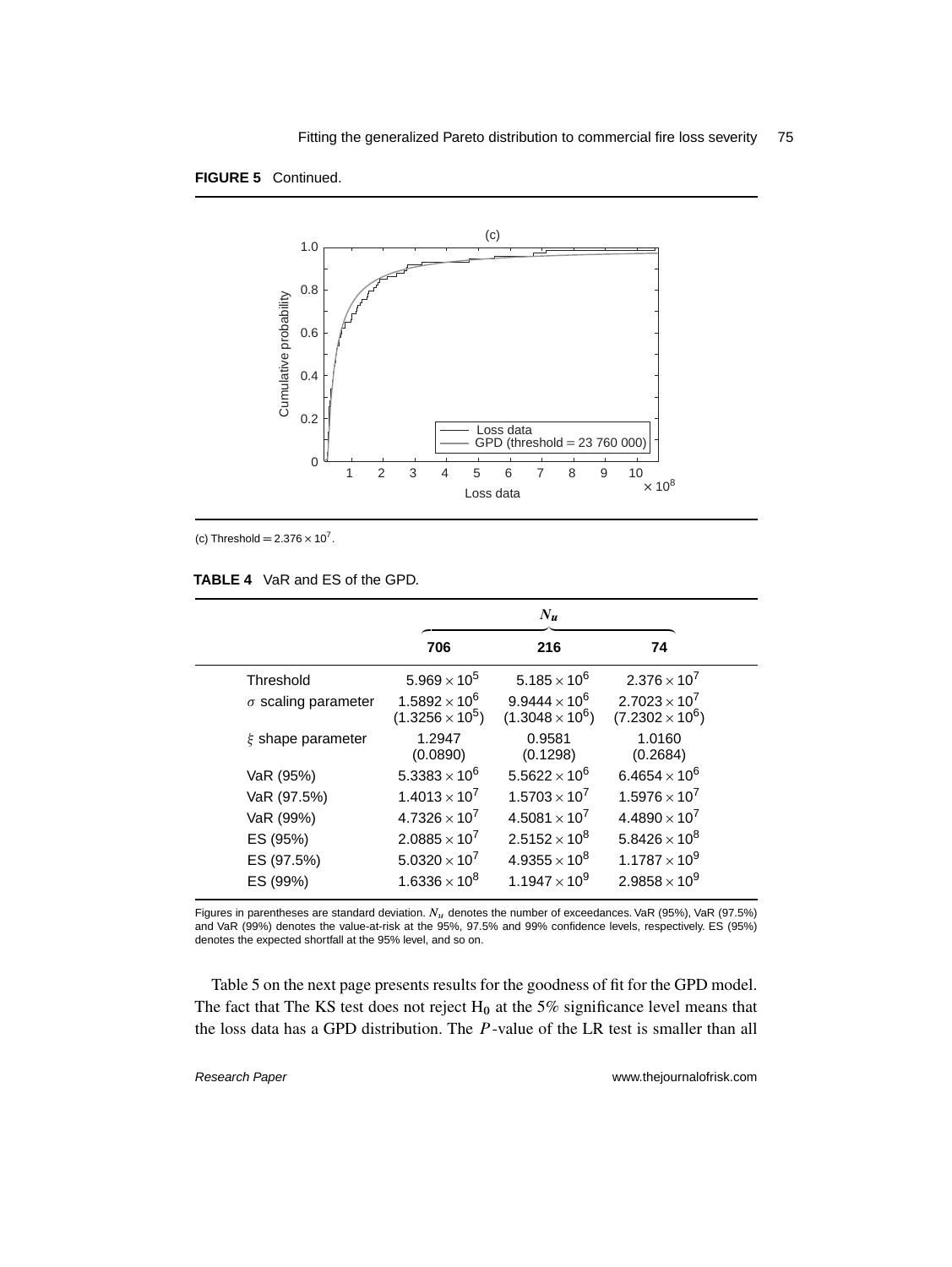$\blacksquare$ 

|                         | $N$ of exceedances                           |                                         |                                     |
|-------------------------|----------------------------------------------|-----------------------------------------|-------------------------------------|
|                         | 706                                          | 216                                     | 74                                  |
| Threshold               | $5.969 \times 10^{5}$                        | $5.185 \times 10^6$ 2.376 $\times 10^7$ |                                     |
| KS test<br>$(P$ -value) | (1.0000)                                     | (1.0000)                                | (1.0000)                            |
| LR test<br>$(P$ -value) | 5.3970 $\times$ 10 <sup>3</sup><br>$0.0000*$ | $5.3455 \times 10^{2}$<br>$0.0000*$     | $1.2139 \times 10^{2}$<br>$0.0000*$ |

The null hypothesis for the Kolmogorov–Smirnov test is that the loss data has a GPD distribution. The alternative hypothesis is that the loss data does not have that distribution. The asterisk denotes significance at the 5% level.

| <b>TABLE 6</b> Bootstrap confidence intervals for GPD. |  |  |  |  |  |  |
|--------------------------------------------------------|--|--|--|--|--|--|
|--------------------------------------------------------|--|--|--|--|--|--|

|                  |                                | <b>Threshold</b>               |                                |  |  |  |
|------------------|--------------------------------|--------------------------------|--------------------------------|--|--|--|
|                  | $5.969 \times 10^5$            | $5.185 \times 10^{6}$          | $2.376 \times 10^{7}$          |  |  |  |
| $\sigma$ scaling | $[1.3495, 1.8715] \times 10^6$ | $[0.7689, 1.2861] \times 10^7$ | $[1.5995, 4.5654] \times 10^7$ |  |  |  |
| parameter        | $(1.5892 \times 10^6)$         | $(0.9444 \times 10^7)$         | $(2.7023 \times 10^7)$         |  |  |  |
| $\xi$ shape      | [1.1202, 1.4690]               | [0.7037, 1.2124]               | [0.4900, 1.5420]               |  |  |  |
| parameter        | (1.2946)                       | (0.9581)                       | (1.0160)                       |  |  |  |

Bootstrap confidence intervals at a significance level 5% for parameters. Figures in parentheses are the actual scaling parameter.

the significance levels. It also shows that the GPD is good for model fitting. If the parameters are unknown, but consistently estimated, the bootstrap distribution function is a reliable approximation of the true sampling distribution. We therefore take the bootstrap method into account to estimate the confidence interval of parameters.2 Table 6 shows the confidence intervals of parameters  $\xi$  and  $\sigma$  for the GPD model at the 5% significance level. The results from Table 6 indicate that the bootstrap critical values are consistent estimates of the actual ones. Figure 6 on the facing page shows that the bootstrap estimates for  $\xi$  and  $\sigma$  appear acceptably close to normality. The mean values of parameters from bootstrap estimates are close to the actual ones. Hence, the thresholds that we have chosen are optimal and reasonable.

<sup>&</sup>lt;sup>2</sup> We generate 10 000 duplicate data sets by resampling from  $y_i$  (exceedances over the threshold u) to fit the GPD.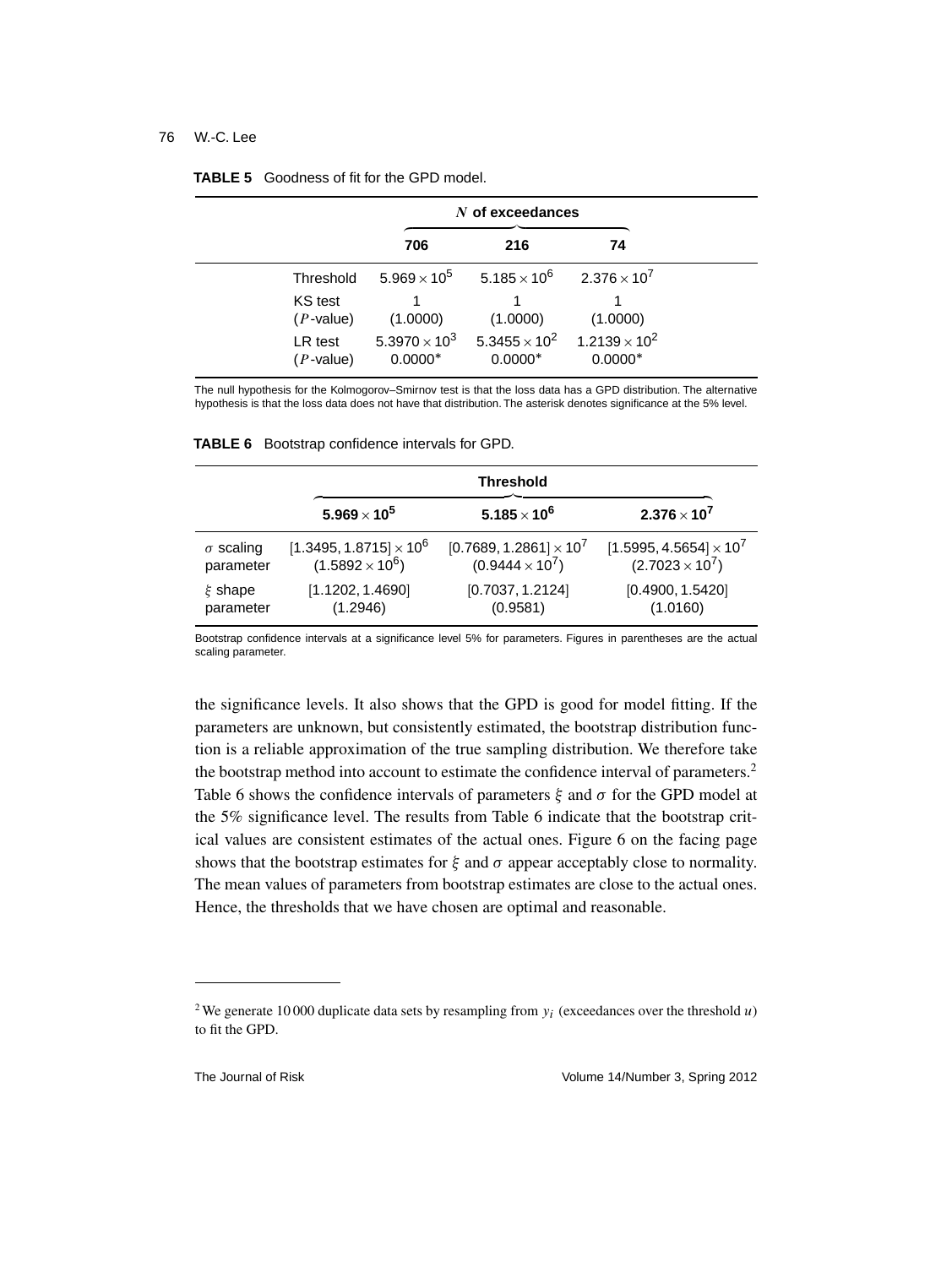

**FIGURE 6** Histogram of bootstrap for parameter  $\xi$  and  $\sigma$  at different thresholds (5.969  $\times$ 10<sup>5</sup>, 5.185  $\times$  10<sup>6</sup> and 2.376  $\times$  10<sup>7</sup>). [Figure continues on next page.]

(a) Bootstrap of  $\xi$  for 5.969  $\times$  10<sup>5</sup>. (b) Bootstrap of  $\sigma$  for 5.969  $\times$  10<sup>5</sup>. (c) Bootstrap of  $\xi$  for 5.185  $\times$  10<sup>6</sup>. (d) Bootstrap of  $\sigma$  for 5.18  $\times$  10<sup>6</sup>.

## **4 CONCLUDING REMARKS**

In many applications of loss data distributions, a key concern is fitting the loss data in the tail. As mentioned above, good estimates of the tails of fire loss severity distributions are essential for pricing and risk management of commercial fire insurance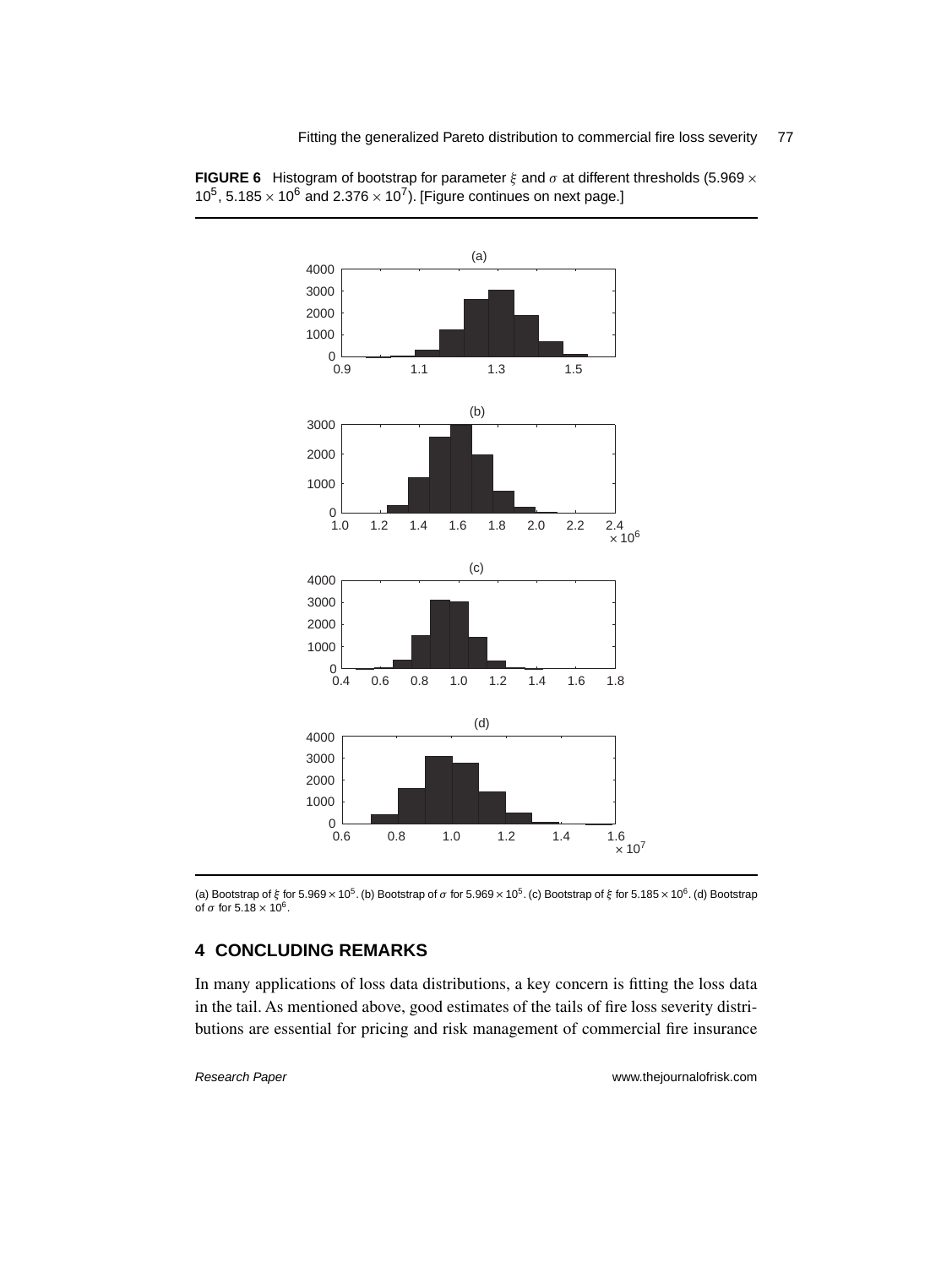#### **FIGURE 6** Continued.



(e) Bootstrap of  $\xi$  for 2.376  $\times$  10<sup>7</sup>. (f) Bootstrap of  $\sigma$  for 2.376  $\times$  10<sup>7</sup>.

loss. In this paper we have described parametric curve-fitting methods for modeling extreme historical losses using an LDA. We first execute an exploratory loss data analysis using a Q–Q plot of lognormal, exponential, gamma, Weibull, GPD and GEV distributions. The Q–Q plot and loglikelihood function value revealed the exponential and Weibull distribution to be poorly fitted, while other distributions can be seen to fit the loss data much better. Furthermore, we determined the optimal thresholds and parameter value of GPD model using a Hill plot and a mean excess function plot. The Hill plot is gratifyingly stable and concentrated in a narrow range. The selection of thresholds suggested by the MEF plot also provided successful fittings of the GPD. In addition, we also took the bootstrap method into account in order to estimate the confidence interval of parameters. We had some success in fitting the GPD using high thresholds of  $5.969 \times 10^5$ ,  $5.185 \times 10^6$  and  $2.376 \times 10^7$ .

Last but not least, we showed that the GPD can be fitted to commercial fire insurance loss severity. When the loss data exceeds high thresholds, the GPD is a useful method for estimating the tails of loss severity distributions. It also means that the GPD is a theoretically well-supported technique for fitting a parametric distribution to the tail of an unknown underlying distribution.

Finally, we suggest some interesting directions for further research. First, it would be useful to model the tail loss distribution for other forms of insurance. Second, from a risk management viewpoint, constructing a useful management system for avoiding large fire claims would be an interesting line of further research.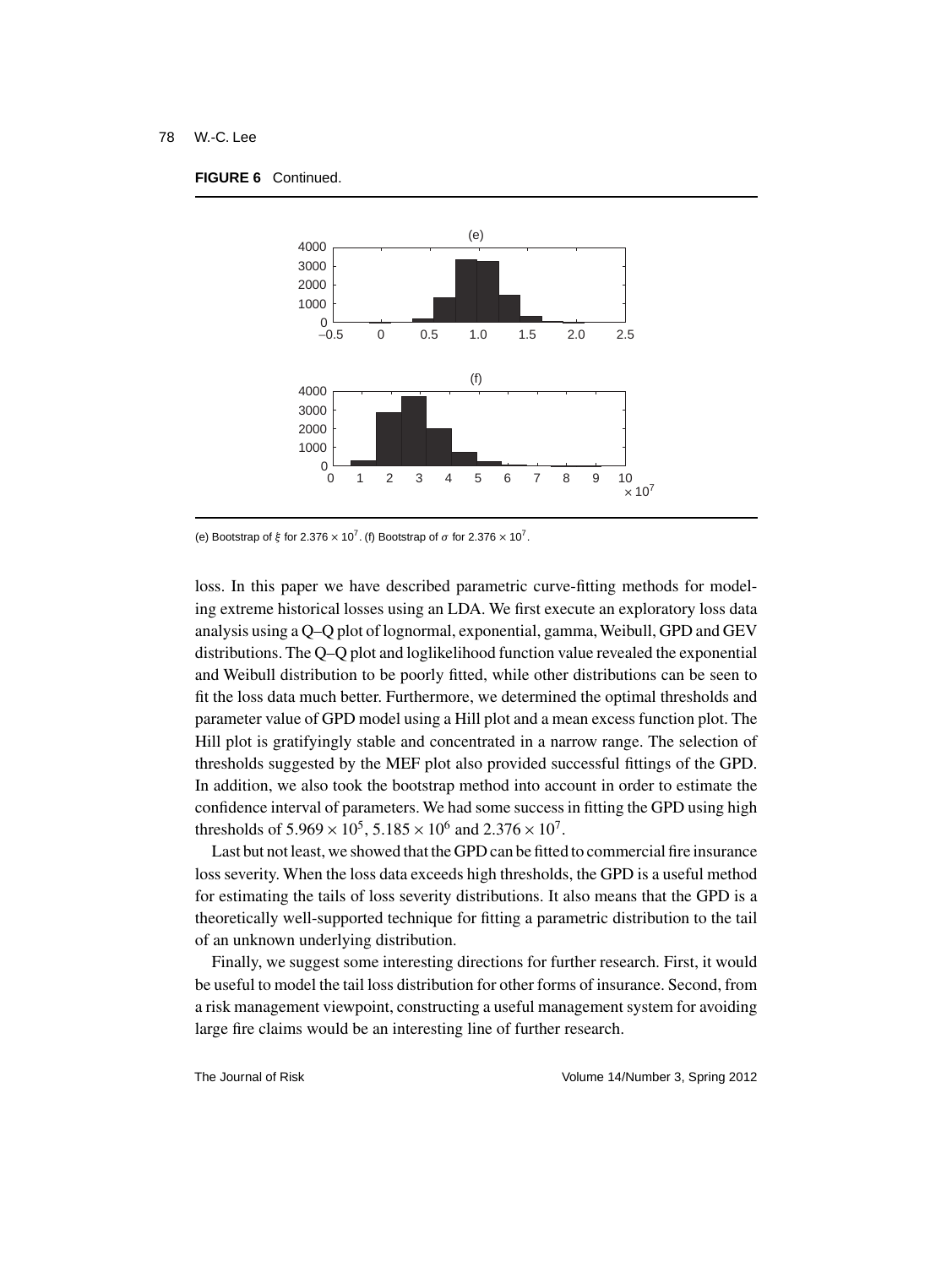## **REFERENCES**

- Balkema, A.A., and de Haan, L.(1974).Residual life time at great age.*Annals of Probability* **2**, 792–804.
- Bassi, F., Embrechts, P., and Kafetzaki, M. (1998). Risk management and quantile estimation. In *A Practical Guide to Heavy Tails*, Adler, R. J., Feldman, F., and Taqqu, M. (eds), pp. 111–130. Birkhäuser.
- Beder, T.S.(1995).VaR: seductive but dangerous.*Financial Analysts Journal* **51**(5), 12–13.
- Beirlant, J., andTeugels, J.L.(1992).Modeling large claims in non-life insurance.*Insurance: Mathematics and Economics* **11**, 17–29.
- Beirlant, J., Vynckier, P., and Teugels, J. (1996). Excess function and estimation of the extreme values index. *Bernoulli* **2**(4), 293–318.
- Beirlant, J., Joossens, E., and Segers, J. (2004). Generalized Pareto fit to the society of actuaries' large claims database. *North American Actuarial Journal* **8**(2), 108–111.
- Boyd, V. (1988). Fitting the truncated Pareto distribution to loss distributions. *Journal of the Staple Inn Actuarial Society* **31**, 151–158.
- Chava, S., Stefanescu, C., and Turnbull, S. (2008). Modeling the loss distribution. Working Paper. URL: http://faculty.london.edu/cstefanescu/Chava\_Stefanescu\_Turnbull.pdf.
- Cruz, M. G. (2002). *Modeling, Measuring and Hedging Operational Risk*. John Wiley & Sons.
- Dahen, H., Dionne, G., and Zajdenweber, D. (2010). A practical application of extreme value theory to operational risk in banks. *The Journal of Operational Risk* **5**(2), 1–16.
- Davidson, A. C., and Smith, R. L. (1990). Models for exceedances over high thresholds. *Journal of the Royal Statistical Society: Series B* **52**, 393–442.
- Embrechts, P., Kluppelberg, C., and Mikosch, T. (1997). *Modeling Extreme Events for Insurance and Finance*. Springer.
- Embrechts, P., Resnick, S. I., and Samorodnitsky, G. (1999). Extreme value theory as a risk management tool. *North American Actuarial Journal* **3**(2), 30–41.
- Hill, B. M. (1975). A simple general approach to inference about the tail of a distribution. *Annals of Statistics* **46**, 1163–1173.
- Hogg, R., and Klugman, S. (1984). *Loss Distributions*. John Wiley & Sons.
- Lee, W. C., and Fang, C. J. (2010). The measurement of capital for operational risk of Taiwanese commercial banks. *The Journal of Operational Risk* **5**(2), 79–102.
- Mandelbrot, B. (1964). Random walks, fire damage and related phenomena. *Operations Research* **12**, 582–585.
- McNeil, A. J. (1997). Estimating the tails of loss severity distributions using extreme value theory. *ASTIN Bulletin* **27**(1), 117–137.
- McNeil, A. J., and Saladin, T. (1997).The peaks over thresholds method for estimating high quantiles of loss distributions. Preprint, Department Mathematik, ETH Zentrum, Zurich.
- Moscadelli, M. (2004). The modelling of operational risk: experience with the analysis of the data collected by the Basel Committee. Working Paper no. 517, Bank of Italy.
- Neftci, S. N. (2000). Value at risk calculations, extreme events and tail estimation. *Journal of Derivatives* **7**(3), 23–38.
- Nešlehová, J., Embrechts, P., and Chavez-Demoulin, V. (2006). Infinite-mean models and the LDA for operational risk. *The Journal of Operational Risk* **1**(1), 3–25.